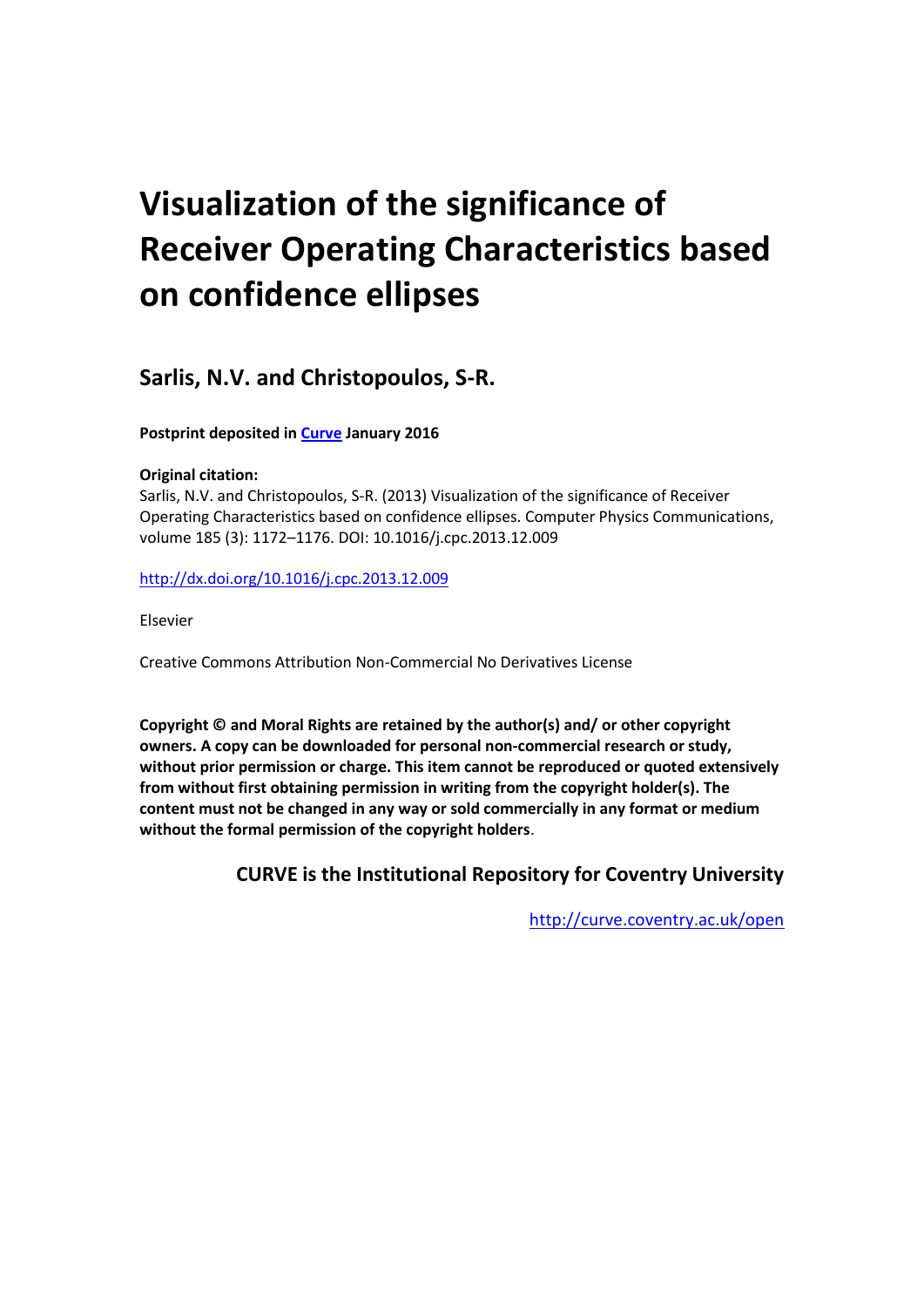# Visualization of the significance of Receiver Operating Characteristics based on confidence ellipses

Nicholas V. Sarlis<sup>a,∗</sup>, Stavros-Richard G. Christopoulos<sup>a</sup>

*<sup>a</sup>Solid State Section and Solid Earth Physics Institute, Physics Department, University of Athens, Panepistimiopolis, Zografos 157 84, Athens, Greece*

#### **Abstract**

The Receiver Operating Characteristics (ROC) is used for the evaluation of prediction methods in various disciplines like meteorology, geophysics, complex system physics, medicine etc. The estimation of the significance of a binary prediction method, however, remains a cumbersome task and is usually done by repeating the calculations by Monte Carlo. The FORTRAN code provided here simplifies this problem by evaluating the significance of binary predictions for a family of ellipses which are based on confidence ellipses and cover the whole ROC space.

*Keywords:* Receiver Operating Characteristics (ROC), complex systems, systems obeying power laws, significance level, p-value

## **PROGRAM SUMMARY**

*Manuscript Title:* Visualization of the significance of Receiver Operating Characteristics based on confidence ellipses *Authors:* N.V. Sarlis and S.-R. G. Christopoulos *Program Title:* VISROC.f *Journal Reference: Catalogue identifier: Licensing provisions:* none *Programming language:* FORTRAN *Computer:* Any computer supporting a GNU FORTRAN compiler *Operating system:* Linux, MacOS, Windows *RAM:* 1Mbyte

*Preprint submitted to Computer Physics Communications January 25, 2016*

*<sup>∗</sup>*Corresponding author. *E-mail address:* nsarlis@phys.uoa.gr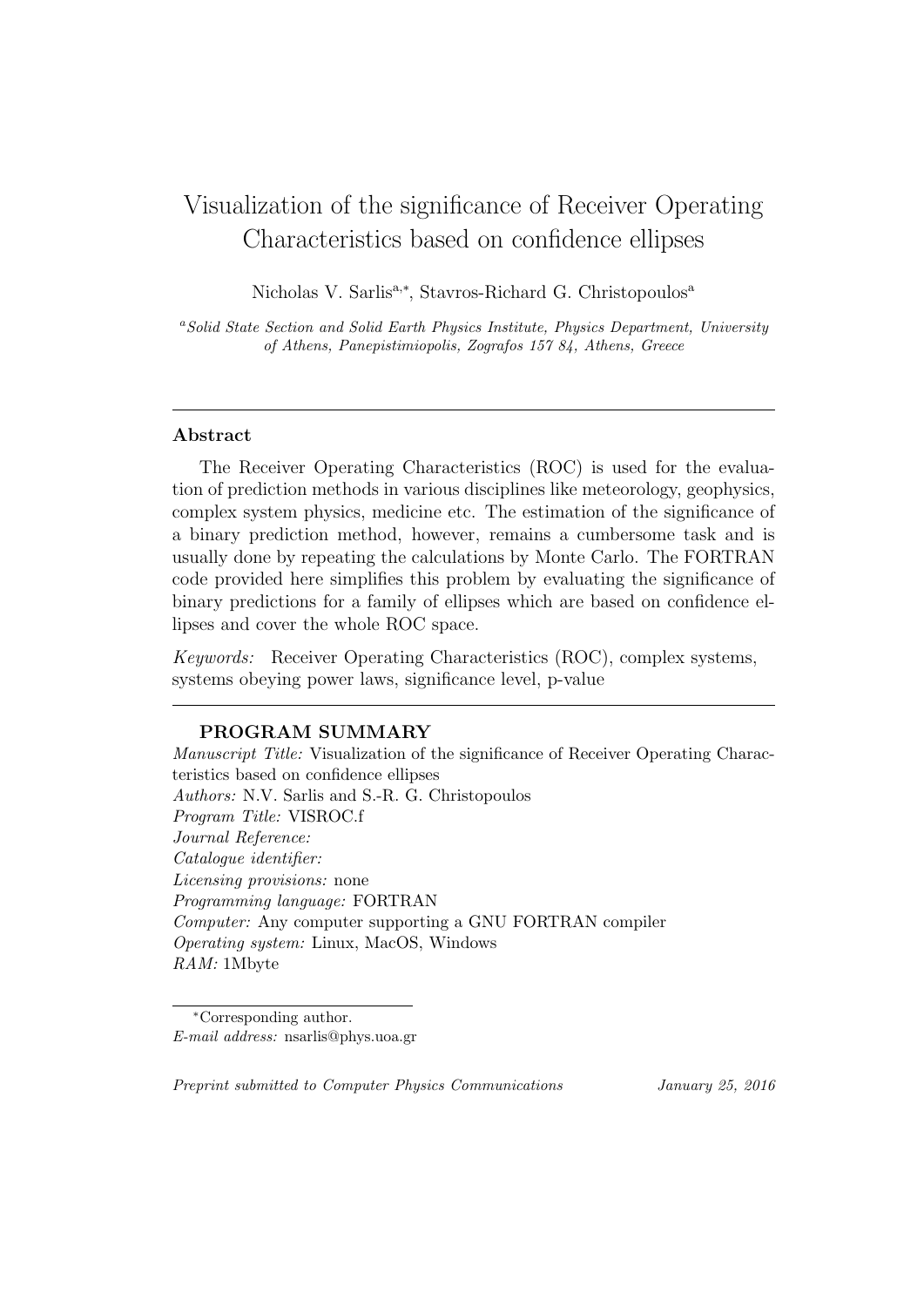#### *Number of processors used:*

*Supplementary material:*

*Keywords:* Receiver Operating Characteristics (ROC), significance level, p-value *Classification:* 4.13 Statistical Methods, 9 Databases, Data Compilation and Information Retrieval, 14 Graphics.

*Nature of problem:* The Receiver Operating Characteristics (ROC) is used for the evaluation of prediction methods in various disciplines like meteorology, geophysics, complex system physics, medicine etc. The estimation of the significance of a binary prediction method, however, remains a cumbersome task and is usually done by repeating the calculations by Monte Carlo. The FORTRAN code provided here simplifies this problem by evaluating the significance of binary predictions for a family of ellipses which are based on confidence ellipses and cover the whole ROC space.

*Solution method:* Using the statistics of random binary predictions for a given value of the predictor threshold  $\epsilon_t$ , one can construct the corresponding confidence ellipses. The envelope of these corresponding confidence ellipses is estimated when  $\epsilon_t$  varies from 0 to 1. This way a new family of ellipses is obtained, named  $k$ ellipses, which covers the whole ROC plane and leads to a well defined Area Under the Curve (AUC). For the latter quantity, Mason and Graham [1] has shown that it follows the Mann-Whitney U-statistics[2] which can be applied[3] for the estimation of the statistical significance of each *k*-ellipse. As the transformation is invertible, any point on the ROC plane corresponds to a unique value of *k*, thus to a unique *p*-value to obtain this point by chance. The present FORTRAN code provides this *p*-value field on the ROC plane as well as the *k*-ellipses corresponding to the (*p*=)10%, 5% and 1% significance levels using as input the number of the positive (P) and negative (Q) cases to be predicted.

#### *Restrictions:*

*Unusual features: In some machines, the compiler directive* -O2 *or* -O3 *should be used to avoid* NaN*'s in some points of the p-field along the diagonal*

#### *Additional comments:*

*Running time: Depending on the application, e.g., 4s for an* Intel(R) Core(TM)2 CPU E7600 at 3.06GHz *with* 2GB RAM for the examples presented here

[1] S. J. Mason, N. E. Graham, Quart. J. R. Meteor. Soc. 128 (2002) 2145.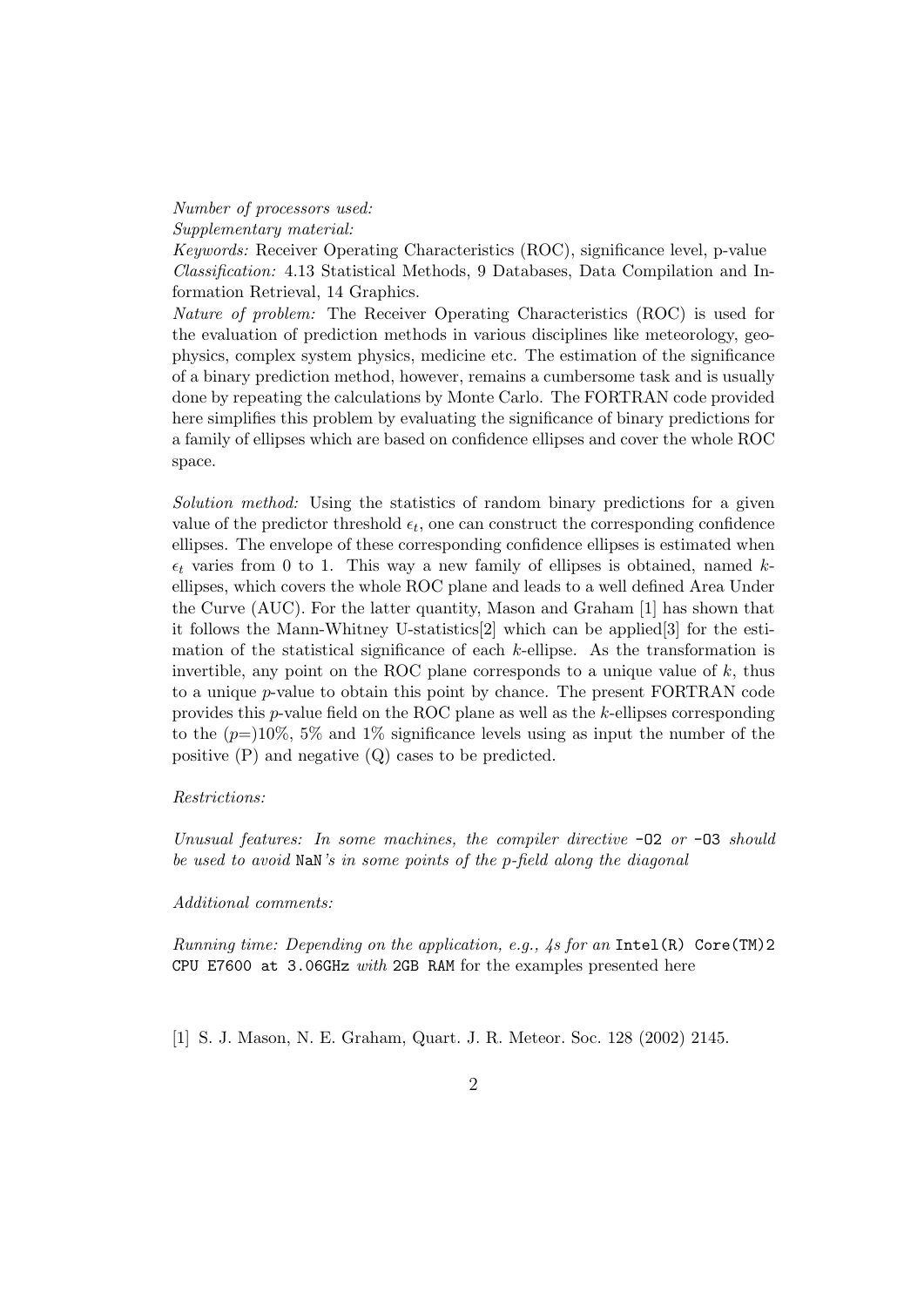- [2] H. B. Mann, D. R. Whitney, Ann. Math. Statist. 18 (1947) 50. Program Summary section.
- [3] L. C. Dinneen, B. C. Blakesley, J. R. Stat. Soc. Ser. C Appl. Stat. 22 (1973) 269. the end of

### **1. Introduction**

Receiver Operating Characteristics (ROC) graphs is a technique currently used [1, 2, 3, 4, 5, 6, 7], for estimating the predictability of various complex systems and has already found useful applications in various fields like medicine, e.g. see [8], meteorology[9, 10], etc. As suggested by Fawcett  $[11]$ ROC graphs depict the trade off between hit rates and false alarm rates with a conceptually simple way which also applies to the case of skewed class distributions which is usually the case in the physics of complex systems.

We limit ourselves in the case of binary predictions. In this case, there are two classes of events **p** or **n**; for example in the case of extreme events in complex systems an event is classified as **p** if its magnitude exceeds a given threshold  $M_t$  otherwise it is considered **n**. Before the occurrence of each event a predictor  $\epsilon$  is assigned based on some prediction algorithm and a hypothesized class **P** or **N** for the forthcoming event is decided on the basis of whether  $\epsilon$  *exceeds* or not, respectively, the predictor threshold value  $\epsilon_t$ . If the hypothesized class is  $P$  and the event is  $p$  we have a successful prediction called True Positive (TP). Similarly, if the hypothesized class is **N** and the event is **n** we again have a successful prediction called True Negative (TN). If, however, the hypothesized class is **P** and the event is **n** we have a False Positive (FP) unsuccessful prediction. Finally, if the hypothesized class is **N** and the event is **p** we have a False Negative (FN) unsuccessful prediction. Assuming that in total we examine *P* events of the **p** class and *Q* events of the **n** class, one defines[11] the True Positive rate (TPr) -or hit rate (H)- as the ratio of the totality of TP's over P,

$$
H \equiv \frac{|TP|}{P} = \frac{|TP|}{|TP| + |FN|},\tag{1}
$$

and the False Positive rate (FPr) -or false alarm rate (F)- as the ratio of the totality of FP's over Q,

$$
F \equiv \frac{|FP|}{Q} = \frac{|FP|}{|FP| + |TN|}. \tag{2}
$$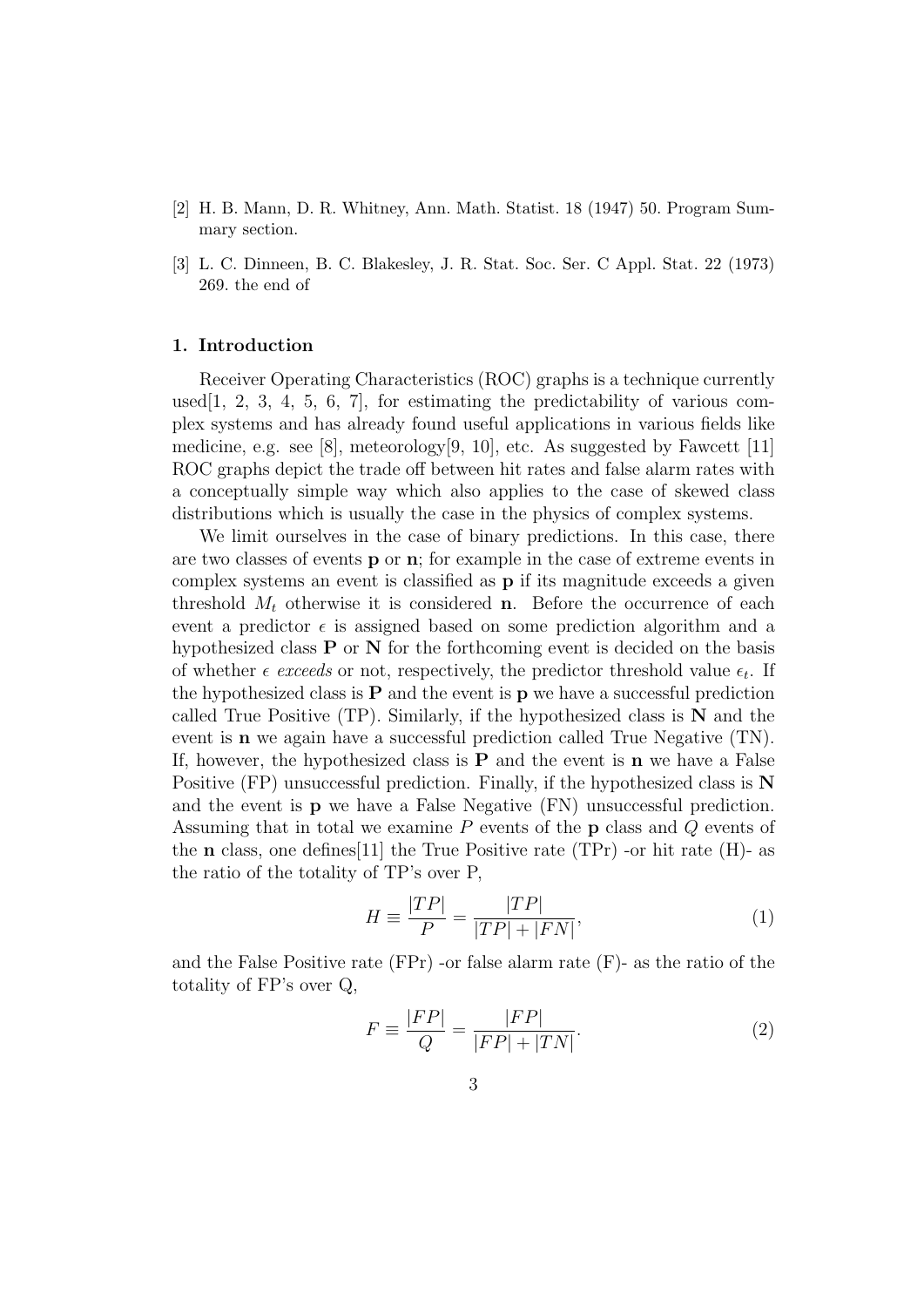The ROC curve is obtained as we vary  $\epsilon_t$  and plot H as a function of F, e.g. see Fig.1.

In the example of Fig. 1, we depict the ROC curves for three different values of  $M_t$  which result [6] when considering as predictor the number  $\epsilon_k$  of successive extrema of the aftershock magnitude time series  $m_{k+1}$  in the case of the 1999 Hector Mine earthquake. As we vary the threshold  $\epsilon_t$  an ROC curve is obtained, e.g. see the results depicted by the red squares which correspond to a target magnitude  $M_t = 5.0$ . In this particular example, the hypothesized class is either **P** or **N** depending on whether  $\epsilon_k$  is *smaller* or larger, respectively, than  $\epsilon_t$ . We observe that the diagonal (black solid line) corresponds to random predictions and would have been obtained as an ROC curve for a random predictor if both *P* and *Q* had tended to infinity. If we repeat the experiment using the definition of the hypothesized classes of the previous paragraph, i.e., interchanging **P** with **N**, we obtain the ROC curves that lie in the lower triangle which are also depicted with thick lines without symbols in Fig.1 which are symmetric images of the originals with respect to the center  $(F_c, H_c) = (1/2, 1/2)$ . Thus, the statistical significance of an ROC curve depends on its deviation from the  $H = F$  diagonal and by negating the condition used for the construction of the hypothesized classes we can 'reflect' an ROC curve with respect to the center of the ROC space. Moreover, in the present example, as we change  $M_t$  we drastically affect the number  $P$  of **p** events, see Table 1, because earthquake magnitudes follow the Gutenberg-Richter law[12]. The corresponding ROC curves may become more distant from the diagonal, but this may be misleading as their statistical significance varies when *P* (and *Q*) change. It is the aim of the present paper to present a plausible visualization method for the statistical significance of an ROC curve together with a FORTRAN code that generates the corresponding significance intervals. In Section 2, we will present the proposed *k*-ellipses that cover the ROC space and obtain the related statistics. Section 3 discusses the implementation of the method in FORTRAN and Section 4 summarizes the results.

#### **2. The** *k***-ellipses family**

In order the estimate the statistical significance of an ROC curve, we need to compare it with similar results obtained when using a random predictor. Without loss of generality, we assume that the predictor threshold  $\epsilon_t$  varies in the range  $[0,1]$ . Then, as a random predictor we can consider a uniformly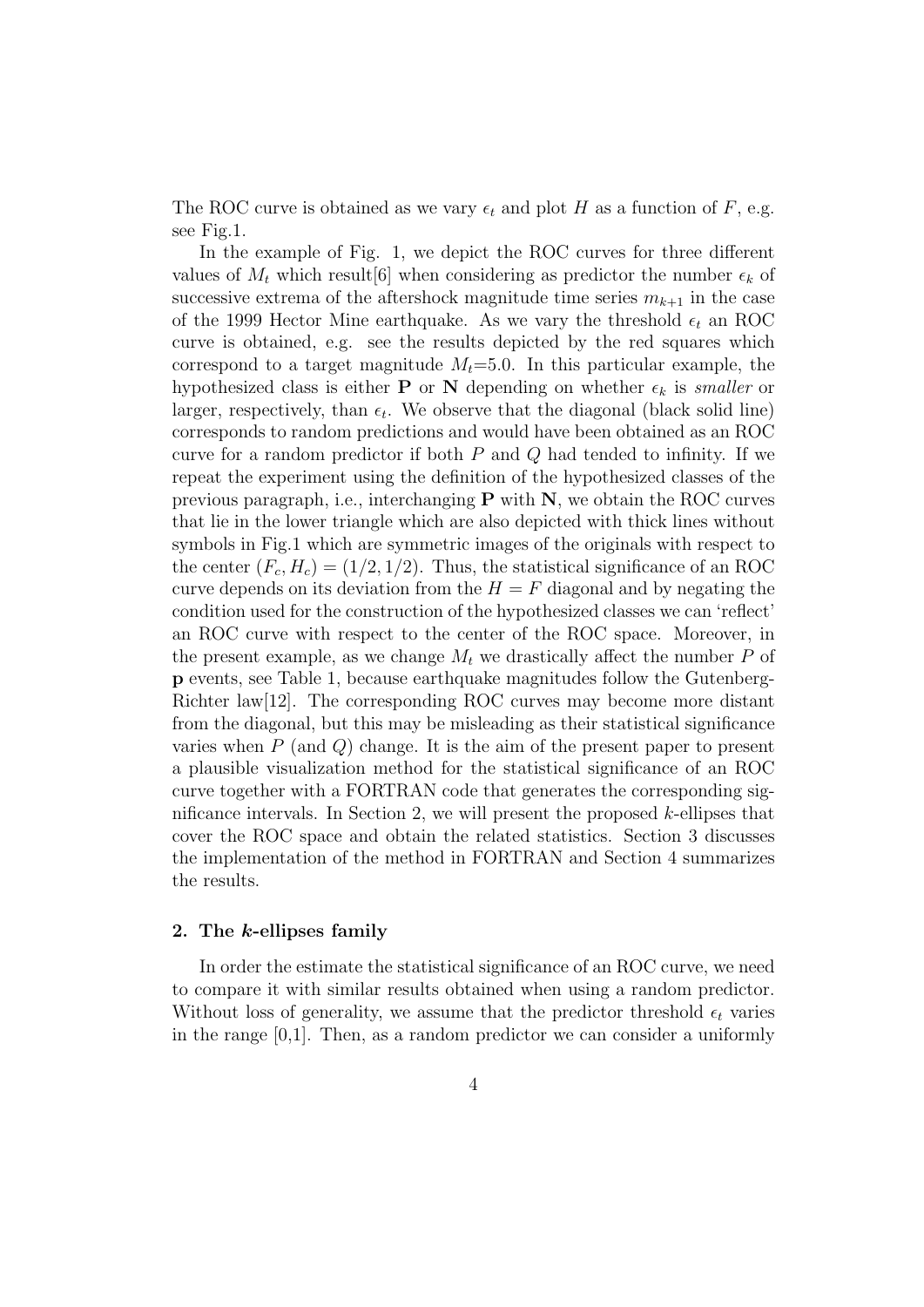distributed random number  $u_i$  in the same interval. Under these assumptions, the conditional probabilities  $P(\mathbf{P}|\mathbf{p})$  and  $P(\mathbf{P}|\mathbf{n})$  to obtain the hypothesized class **P** under the assumption that the event is either **p** or **n** are both equal to  $\epsilon_t$ . Thus, the number *l* of TP's as well as the number *m* of FP's follow the binomial distribution with attempt probability  $\epsilon_t$  for *P* and *Q* attempts, respectively. The mean value of the hit rate *H* and the false alarm rate *F* result in

$$
\langle H \rangle = \frac{\langle l \rangle}{P} = \epsilon_t,\tag{3}
$$

$$
\langle F \rangle = \frac{\langle m \rangle}{Q} = \epsilon_t,\tag{4}
$$

with variances

$$
\sigma_H^2 = \langle (H - \langle H \rangle)^2 \rangle = \frac{\left(\langle l^2 \rangle - \langle l \rangle^2\right)}{P^2} = \frac{\epsilon_t (1 - \epsilon_t)}{P},\tag{5}
$$

$$
\sigma_F^2 = \langle (F - \langle F \rangle)^2 \rangle = \frac{\left(\langle m^2 \rangle - \langle m \rangle^2\right)}{Q^2} = \frac{\epsilon_t (1 - \epsilon_t)}{Q},\tag{6}
$$

respectively. When *P* and *Q* are sufficiently large[13] the binomial distributions of *l* and *m* can be approximated by Gaussian ones leading to a two dimensional Gaussian distribution for *H* and *F*

$$
f(F,H) = \frac{\sqrt{PQ}}{2\pi\epsilon_t(1-\epsilon_t)} \exp\left[-\frac{Q(F-\epsilon_t)^2 + P(H-\epsilon_t)^2}{2\epsilon_t(1-\epsilon_t)}\right].
$$
 (7)

The confidence regions in this case[14] are the confidence ellipses

$$
Q(F - \epsilon_t)^2 + P(H - \epsilon_t)^2 = k\epsilon_t (1 - \epsilon_t),
$$
\n(8)

with center  $(F, H) = (\epsilon_t, \epsilon_t)$  -on the diagonal of the ROC space- and k is a positive parameter signifying the confidence level with  $p_0 = \exp(-k/2)$ . If we vary  $\epsilon_t$  within the region [0,1], the aforementioned center moves along the diagonal and we obtain different ellipses for a given  $p_0$ -value. The envelope of these ellipses can be determined by the maximization (minimization) of *H* under the condition (8) for given values of *F* and *k*. Such an analysis results in the following expressions for  $H_{\text{max}}$  and  $H_{\text{min}}$ 

$$
H_{\text{max}} = \frac{1}{2} + \left(\frac{Q}{Q+k}\right)\left(F - \frac{1}{2}\right) + \frac{\sqrt{k(Q+k+P)[k+4Q(F-F^2)]}}{2(Q+k)\sqrt{P}},\tag{9}
$$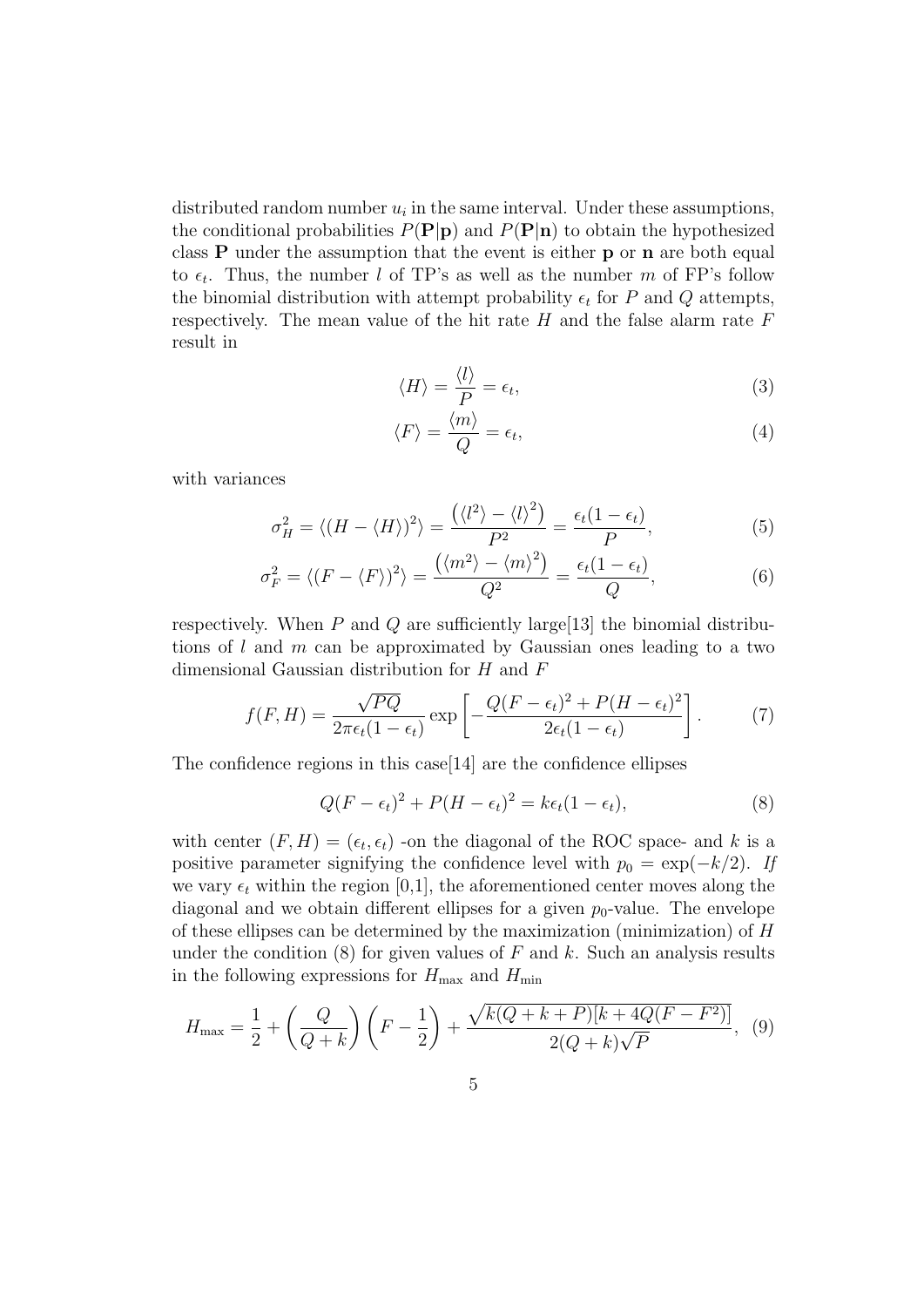$$
H_{\min} = \frac{1}{2} + \left(\frac{Q}{Q+k}\right)\left(F - \frac{1}{2}\right) - \frac{\sqrt{k(Q+k+P)[k+4Q(F-F^2)]}}{2(Q+k)\sqrt{P}},\ (10)
$$

respectively. By substituting  $\mathcal{Y} = H - \frac{1}{2}$  $\frac{1}{2}$  and  $\mathcal{X} = F - \frac{1}{2}$  $\frac{1}{2}$ , Eqs.(9) and (10) turn to

$$
\underbrace{[4Q(k+P)]\mathcal{X}^2 + [-8PQ]\mathcal{X}\mathcal{Y} + [4P(k+Q)]\mathcal{Y}^2 + [-k(k+P+Q)]}_{C_0} = 0 \tag{11}
$$

which describes the envelope. Equation (11) is[15] an ellipse since  $B_0^2$  –  $4A_0C_0 = -64PQk(k+Q+P) < 0$  with center at  $(F, H) = (1/2, 1/2)$  and inclination  $\theta$  with respect to the x-axis given by

$$
\cot(2\theta) = \frac{A_0 - C_0}{B_0} = \frac{k}{2} \left( \frac{1}{Q} - \frac{1}{P} \right). \tag{12}
$$

Let us call the family of the ellipses described either by Eq.(11) or by Eqs.(9) and (10) as the *k*-ellipses family. The *k*-ellipses family covers the whole ROC space and the *k* value corresponding to an arbitrary ROC point  $(F, H)$  is given by the positive root of  $Eq.(11)$  which equals

$$
k(F,H) = 2P(H^2 - H) + 2Q(F^2 - F)
$$
  
+ 
$$
2\sqrt{[P(H^2 - H) + Q(F^2 - F)]^2 + PQ(F - H)^2}.
$$
 (13)

We observe that for the ideal predictor,  $(F, H) = (0, 1)$ , we have  $k(0, 1) =$ <br> $\sqrt{EG} M$  $2\sqrt{PQ}$ . Morover, Eq.(13) exhibits the aforementioned (see Section 1) symmetry of the ROC graphs: A reflection of the ROC curve with respect to the ROC center  $(1/2, 1/2)$  leading to the transformation  $F' = 1 - F$ and  $H' = 1 - H$  -which corresponds to negating the condition for the attribution of the hypothesized classes- results in the same value of *k*, i.e.,  $k(F', H') = k(F, H)$ . Thus, the *k*-ellipses family may be used for the estimation of the statistical significance of ROC curves.

Although each *k*-ellipse has been obtained for a given value of  $p_0$  [= exp(*−k/*2)] for every value of *ϵ<sup>t</sup>* , the probability to obtain by chance an ROC curve enclosed by this envelope may significantly differ from that  $p_0$  value as it is highly improbable for a given random realization of the prediction method to keep a constant value of  $k$  for all  $\epsilon_t$ . In order to estimate the statistical significance of each *k*-ellipse, we have to resort to the statistics of the Area Under the Curve (AUC), labelled by *A*, in the ROC plane which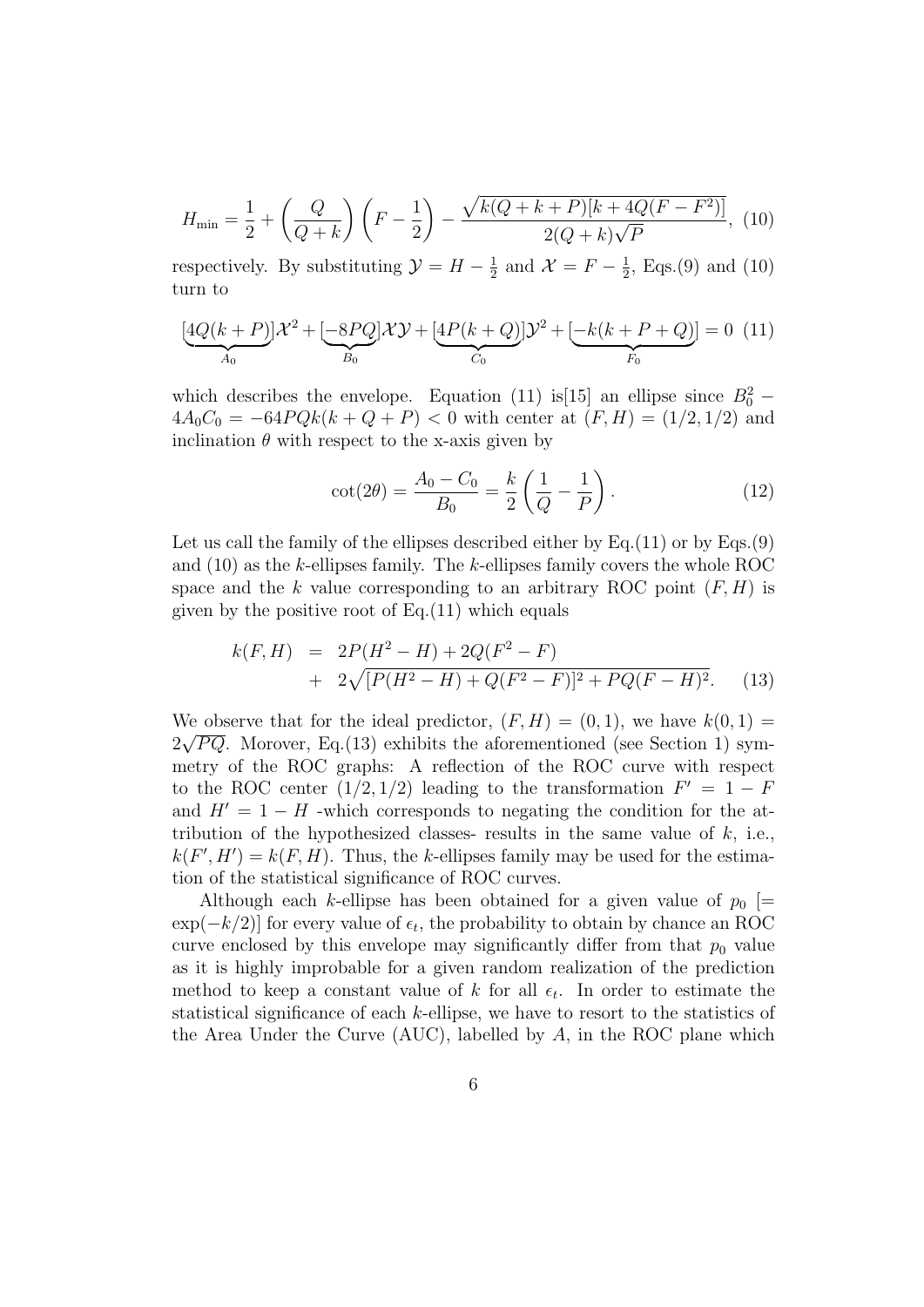has been the subject of the study by Mason and Graham<sup>[10]</sup>. Mason and Graham[10] have shown that

$$
A = 1 - \frac{U}{PQ},\tag{14}
$$

where  $U$  follows the Mann-Whitney U-statistics [16], i.e., it equals to the sum of the number of cases a number  $u_k$ ,  $k = 1, 2, ..., P$  is larger than a number  $u'_{k}$ ,  $k = 1, 2, ..., Q$  when both  $\{u_{k}\}\$  and  $\{u'_{k}\}\$  originate from the same continuous distribution. For large values of  $\overrightarrow{P}$  and  $\overrightarrow{Q}$ , i.e., when  $\overrightarrow{P}$  or  $\overrightarrow{Q}$ are greater or equal to 30 and  $P + Q \ge 40$ , the U-statistics can be[10] approximated by a Gaussian distribution having a mean

$$
\mu_U = \frac{PQ}{2} \tag{15}
$$

and a standard deviation

$$
\sigma_U = \sqrt{\frac{PQ(P+Q+1)}{12}}.\tag{16}
$$

Thus, if we calculate the AUC corresponding to Eq.(9) we can estimate the correct significance level *p* of a *k*-ellipse. By direct integration of the AUC  $A(k)$  of Eq.(9), we obtain that

$$
A(k) = \left(1 - \frac{x_1}{2}\right) + \left(\frac{Q}{Q+k}\right) \frac{x_1}{2} (x_1 - 1)
$$
  
+ 
$$
\frac{1}{2} \left(\frac{1}{Q+k}\right) \sqrt{\frac{k(Q+k+P)}{P}} \left\{\sqrt{Q} \left[\left(x_1 - \frac{1}{2}\right) \sqrt{\frac{Q+k}{4Q}} - \left(x_1 - \frac{1}{2}\right)^2 + \left(\frac{Q+k}{4Q}\right) \arcsin\left(2\left(x_1 - \frac{1}{2}\right) \sqrt{\frac{Q}{Q+k}}\right)\right] + \frac{1}{4\sqrt{Q}} \left[\sqrt{kQ} + (Q+k)\arcsin\left(\sqrt{\frac{Q}{Q+k}}\right)\right] \right\}
$$
(17)

where

$$
x_1 = \frac{1}{2} + \frac{PQ - k\sqrt{Q(k+Q+P)}}{2Q(k+P)}
$$
(18)

is the *F* value corresponding to  $H_{\text{max}} = 1$  in Eq.(9).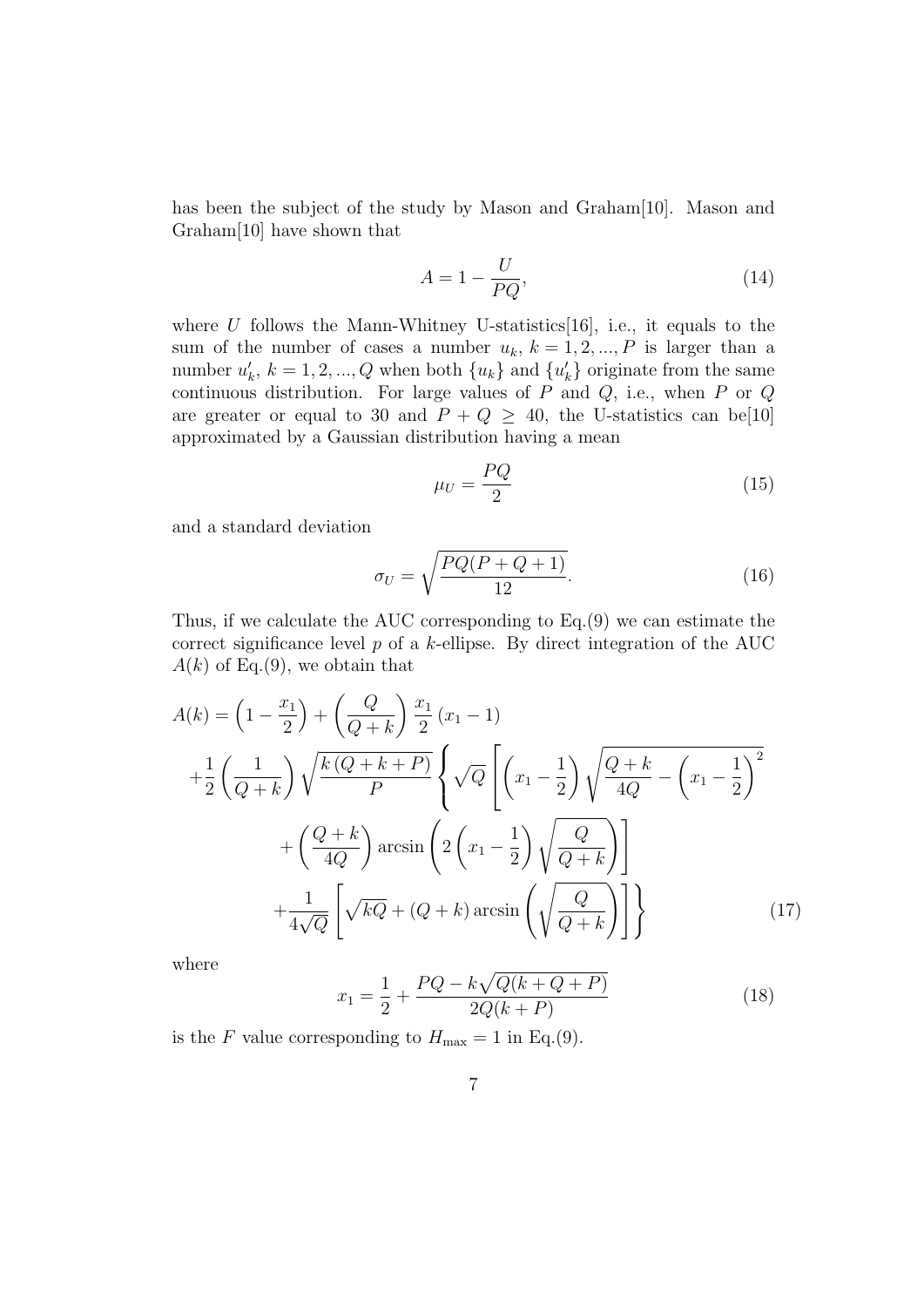#### **3. Discussion and Implementation**

Given the values of *P* and *Q*, in order to estimate the statistical significance  $p$  in the ROC plane, we proceed as follows: For each point  $(F, H)$ , we estimate using Eq.(13) the *k* value of the *k*-ellipse that passes through this point. Then, we calculate the AUC  $A(k)$  using Eq.(17) and estimate the corresponding statistical significance *p* using either Mann-Whitney U-statistics or its Gaussian approximation where applicable. In the former case, the exact numerical solution[17] given by the Algorithm AS62 was incorporated in the FORTRAN code, whereas in the latter the GNU FORTRAN intrinsic error function  $ERF(x)$  was used. The table of the *p*-values as a function of the corresponding points  $(F, H)$  is given in the output file outfield.dat.

As the AUC statistics in both cases is available three *k*-ellipses with *p*values equal to  $10\%$ ,  $5\%$  and  $1\%$  are also calculated by solving

$$
AUC(p) = A(k)
$$
 (19)

(cf. Eq.(17)) using Newton's method. The results are written to the output file outCL.dat.

As the user might like to know the statistical significance of an already calculated AUC a fourth entry in the input file input.dat was reserved for this real number which should be smaller than unity. The resulting statistical significance is exported in the file outp.dat together with the integer values of *P* and *Q* . The values *P*, *Q* and *N* constitute the first three entries of the input file input.dat. The value of  $N$  denotes the number of segments in which the interval [0,1] is divided for the calculation of the *p*-values in the ROC plane. The final entry in the file outp.dat is an error code which should be zero for correct execution and becomes unity if some input parameter is unreasonable.

Typical results for the examples presented in Fig.1, are shown in Figs.2(a), (b) and (c) for  $M_t=3.5$ , 4.5 and 5.0, respectively. As mentioned in the Introduction due to Gutenberg-Richter law the values of *P* vary significantly in each case and are given in Table 1 together with the values of *N* used for the construction of Fig.2. The latter figure was prepared in Gnuplot 4.6 by plotting outfield.dat using image. We observe that in all three cases statistically significant predictions are obtained since the estimated *p*-values for the AUC's found by numerical integration of the experimental ROC curves in each case (see the last column of Table 1) are well below 1%. We also observe that although in Fig.1 the ROC curve for  $M_t = 5.0$  lies markedly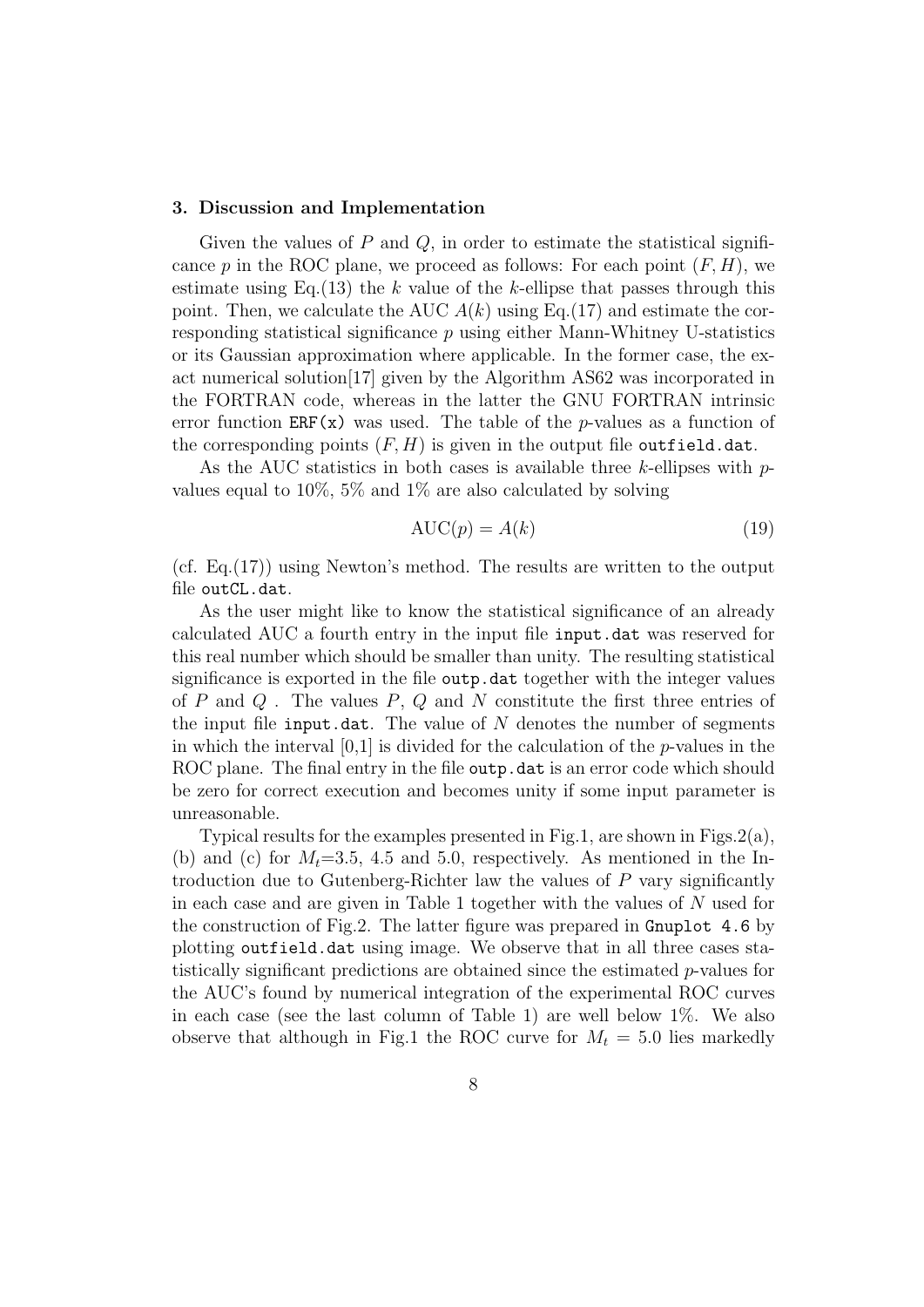higher than that for  $M_t = 3.5$ , the latter is by orders of magnitude more statistically significant.

Finally, we note that if in some specific case only one point  $(F_1, H_1)$  in the ROC plane is available (see Fig.3), then by using the fact that the ROC curve  $H = H(F)$  is a non-decreasing function of F, e.g. see Figs.1 and 2, the unknown AUC, labeled *A*1, passing through this point lies between the limits

$$
H_1(1 - F_1) \le A_1 \le H_1 F_1 + 1 - F_1 \tag{20}
$$

which correspond to the extreme ROC curves depicted with the thick green and blue lines in Fig.3, respectively. Selecting as  $k_1 = k(F_1, H_1)$  from Eq.(13), the AUC  $A(k_1)$  corresponding to the  $k_1$ -ellipse passing through the point  $(F_1, H_1)$ , see the red ROC curve in Fig.3, also satisfies inequality (20) since

$$
H_1(1 - F_1) \le A(k_1) \le H_1 F_1 + 1 - F_1. \tag{21}
$$

This fact may additionally justify the selection of the *p*-values of the *k*-ellipses for the approximation of the statistical significance of the points on the ROC plane in Fig.2.

#### **4. Summary**

A FORTRAN code for the visualization of the confidence intervals in the ROC plane has been presented. The code provides an estimate of the statistical significance *p* for each point on the ROC plane based on the family of the *k*-ellipses introduced here. The code also provides the *k*-ellipses with *p*-values 10%, 5% and 1% which also may be of interest for researchers using ROC curves in various fields. The statistical significance *p* of a user defined area under the ROC curve can be also estimated.

- [1] A. Garber, S. Hallerberg, H. Kantz, Predicting extreme avalanches in self-organized critical sandpiles, Phys. Rev. E 80 (2009) 026124.
- [2] N. V. Sarlis, E. S. Skordas, P. A. Varotsos, Order parameter fluctuations of seismicity in natural time before and after mainshocks, EPL 91 (2010) 59001.
- [3] P. A. Varotsos, N. V. Sarlis, E. S. Skordas, Natural Time Analysis: The new view of time. Precursory Seismic Electric Signals, Earthquakes and other Complex Time-Series, Springer-Verlag, Berlin Heidelberg, 2011.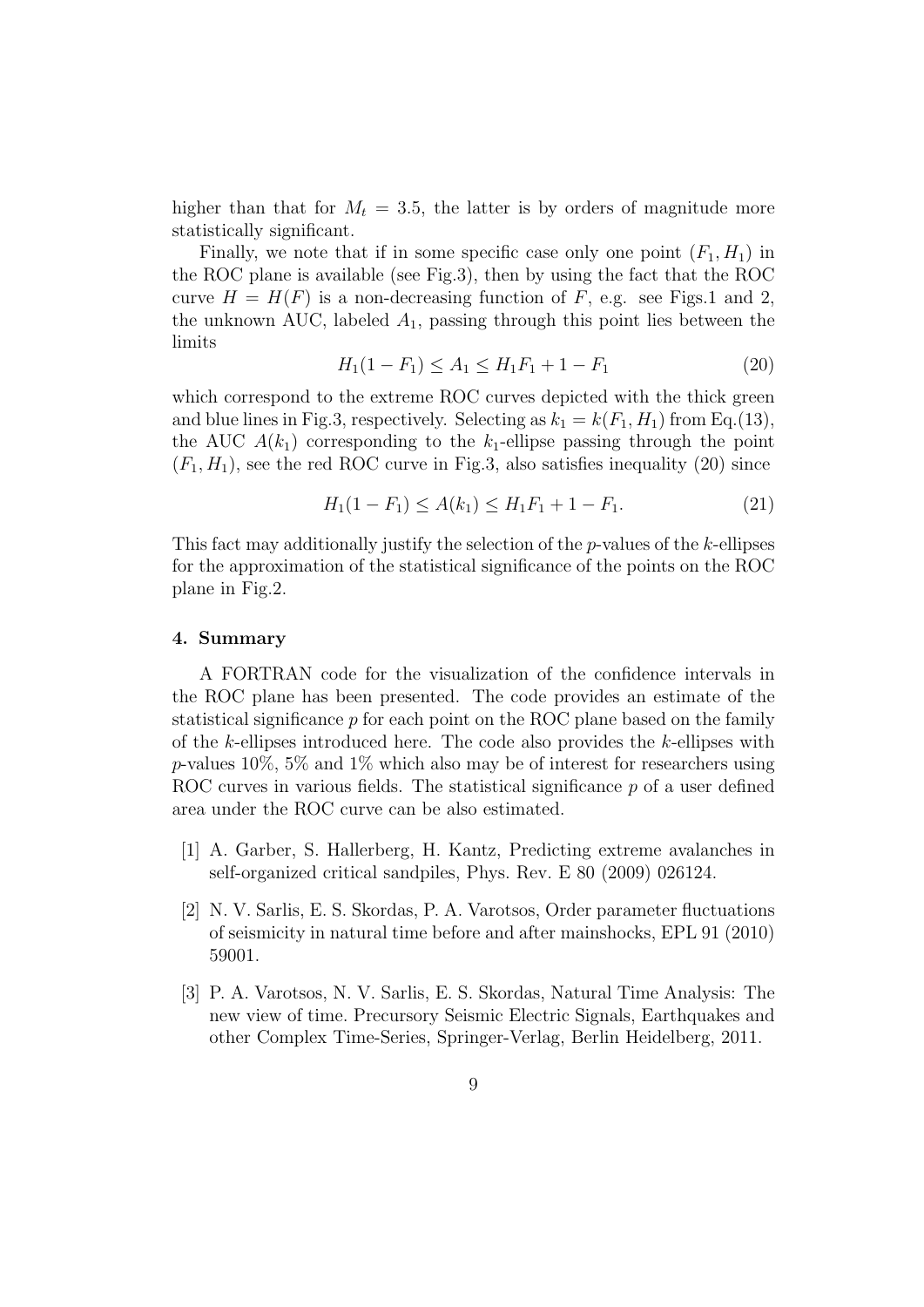- [4] F. Caruso, H. Kantz, Prediction of extreme events in the OFC model on a small world network, Eur. Phys. J. B  $79$  (2011)  $7 - 11$ .
- [5] N. Sarlis, E. Skordas, P. Varotsos, The change of the entropy in natural time under time-reversal in the Olami-Feder-Christensen earthquake model, Tectonophysics  $513$  (2011)  $49 - 53$ .
- [6] N. V. Sarlis, S.-R. G. Christopoulos, Predictability of the coherent-noise model and its applications, Phys. Rev. E 85 (2012) 051136.
- [7] P. A. Varotsos, N. V. Sarlis, E. S. Skordas, Order parameter fluctuations in natural time and b-value variation before large earthquakes, Natural Hazards and Earth System Science 12 (2012) 3473–3481.
- [8] J. Swets, Measuring the accuracy of diagnostic systems, Science 240 (1988) 1285–1293.
- [9] I. Mason, A model for assessment of weather forecasts, Aust. Met. Mag. 30 (1982) 291–303.
- [10] S. J. Mason, N. E. Graham, Areas beneath the relative operating characteristics (ROC) and relative operating levels (ROL) curves: Statistical signififcance and interpretation, Quart. J. R. Meteor. Soc. 128 (2002) 2145–2166.
- [11] T. Fawcett, An introduction to ROC analysis, Pattern Recogn. Lett. 27 (2006) 861–874.
- [12] B. Gutenberg, C. F. Richter, Magnitude and energy of earthquakes, Ann. Geophys. 9 (1956) 1–15.
- [13] W. Feller, An Introduction to Probability Theory and Its Applications, Vol. I, Wiley, New York, 1968.
- [14] J. Beringer, *et al.*, Particle Data Group, Review of particle physics, Phys. Rev. D 86 (2012) 010001.
- [15] I. N. Bronshtein, K. A. Semendyayev, G. Musiol, H. Muehlig, Handbook of Mathematics, 5th Edition, Springer-Verlag, New York, 2007.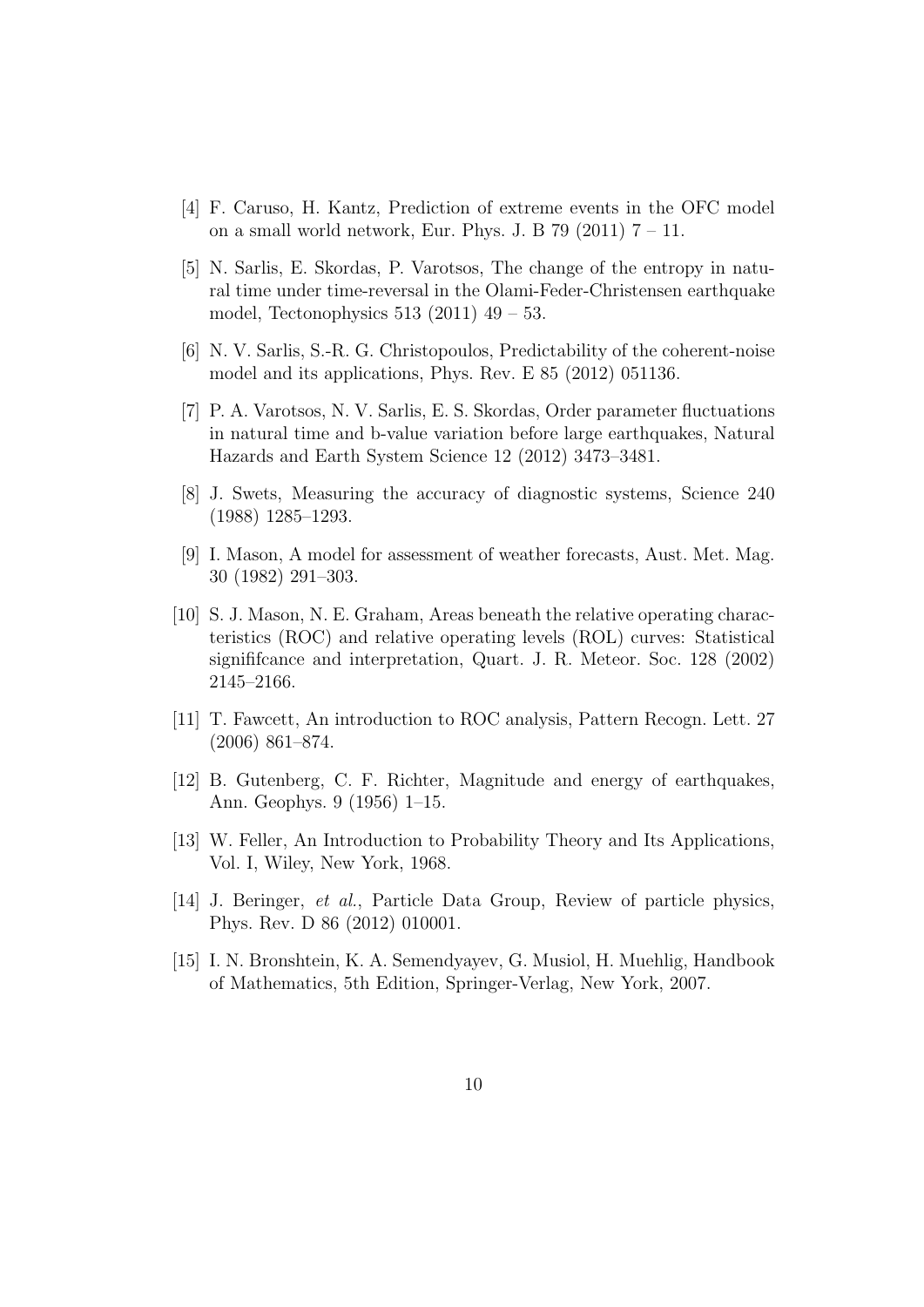

Figure 1: (color online) Receiver Operating Characteristics when using  $\epsilon_k$  as a predictor for the aftershock sequence of Hector Mine earthquake for target earthquake magnitudes  $M_t = 3.5$  (blue triangles), 4.5 (green circles) and 5.0 (red squares). The lines with the corresponding colors without symbols refer to the results obtained with negating the condition for the attribution of hypothesized classes.

- [16] H. B. Mann, D. R. Whitney, On a test of whether one of two random variables is stochastically larger than the other, Ann. Math. Statist. 18 (1947) 50–60.
- [17] L. C. Dinneen, B. C. Blakesley, Algorithm AS 62: A Generator for the Sampling Distribution of the Mann-Whitney U Statistic, J. R. Stat. Soc. Ser. C Appl. Stat. 22 (1973) pp. 269–273.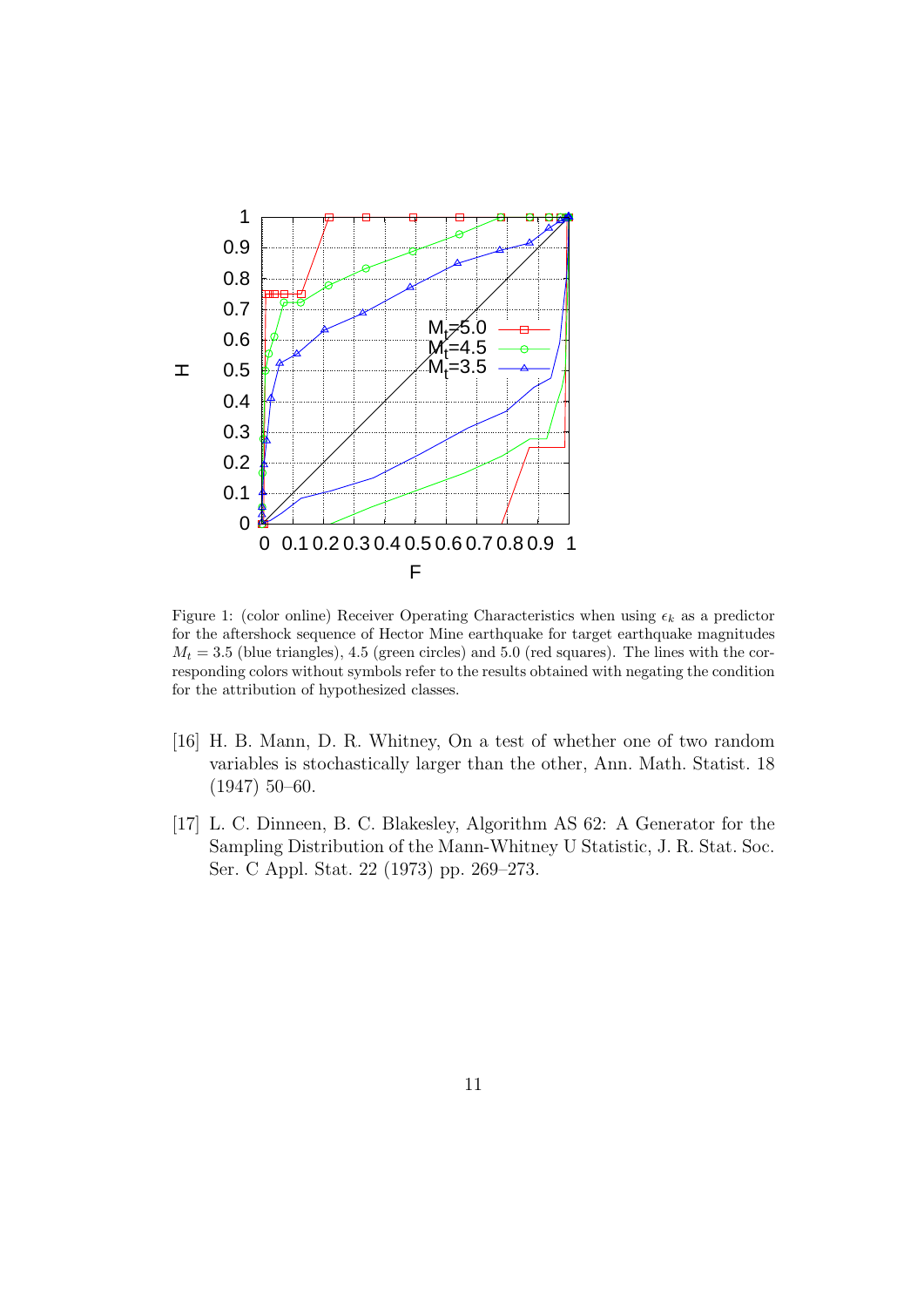

Figure 2: (color online) Receiver Operating Characteristics when using  $\epsilon_k$  as a predictor for the aftershock sequence of Hector Mine earthquake for target earthquake magnitudes  $M_t = 3.5$  (a), 4.5 (b) and 5.0 (c). Using the FORTRAN code presented here and the values of the second and the third column of Table 1 for each  $M_t$ , we also plot the *p*-values (see the color table on the left) as well the *k*-ellipses corresponding to 10%, 5% and 1% significance level.